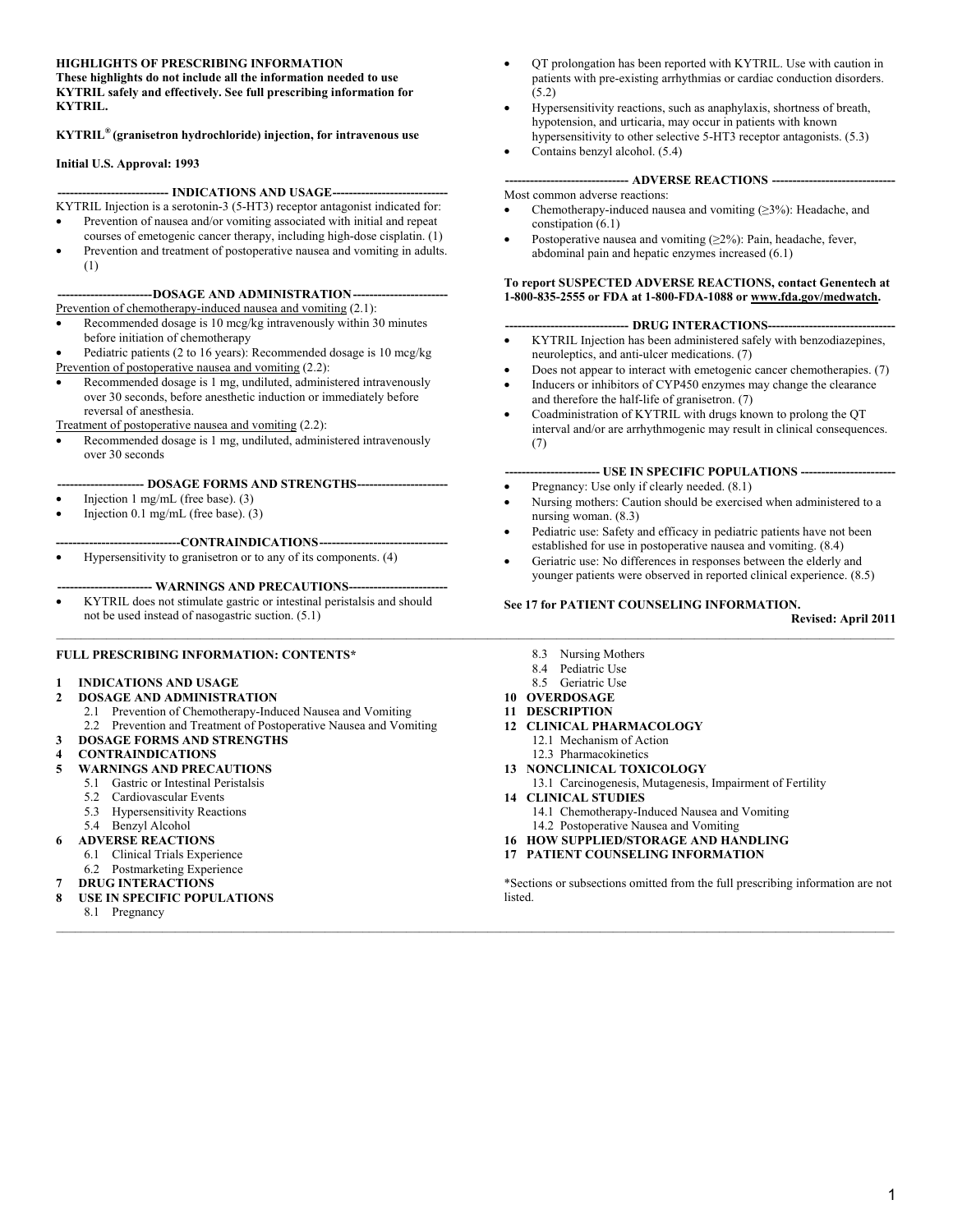## **FULL PRESCRIBING INFORMATION**

# **1 INDICATIONS AND USAGE**

KYTRIL Injection is a serotonin-3 (5-HT3) receptor antagonist indicated for:

- The prevention of nausea and/or vomiting associated with initial and repeat courses of emetogenic cancer therapy, including high-dose cisplatin.
- The prevention and treatment of postoperative nausea and vomiting in adults. As with other antiemetics, routine prophylaxis is not recommended in patients in whom there is little expectation that nausea and/or vomiting will occur postoperatively. In patients where nausea and/or vomiting must be avoided during the postoperative period, KYTRIL Injection is recommended even where the incidence of postoperative nausea and/or vomiting is low.

# **2 DOSAGE AND ADMINISTRATION**

# **2.1 Prevention of Chemotherapy-Induced Nausea and Vomiting**

# Adult Patients

The recommended dosage for KYTRIL Injection is 10 mcg/kg administered intravenously within 30 minutes before initiation of chemotherapy, and only on the day(s) chemotherapy is given.

## Infusion Preparation

KYTRIL Injection may be administered intravenously either undiluted over 30 seconds, or diluted with 0.9% Sodium Chloride or 5% Dextrose and infused over 5 minutes.

## *Stability*

Intravenous infusion of KYTRIL Injection should be prepared at the time of administration. However, KYTRIL Injection has been shown to be stable for at least 24 hours when diluted in 0.9% Sodium Chloride or 5% Dextrose and stored at room temperature under normal lighting conditions.

As a general precaution, KYTRIL Injection should not be mixed in solution with other drugs. Parenteral drug products should be inspected visually for particulate matter and discoloration before administration whenever solution and container permit.

### Pediatric Patients

The recommended dose in pediatric patients 2 to 16 years of age is 10 mcg/kg *[see Clinical Studies (14)]*. Pediatric patients under 2 years of age have not been studied.

## **2.2 Prevention and Treatment of Postoperative Nausea and Vomiting**

## Adult Patients

The recommended dosage for prevention of postoperative nausea and vomiting is 1 mg of KYTRIL, undiluted, administered intravenously over 30 seconds, before induction of anesthesia or immediately before reversal of anesthesia.

The recommended dosage for the treatment of nausea and/or vomiting after surgery is 1 mg of KYTRIL, undiluted, administered intravenously over 30 seconds.

# **3 DOSAGE FORMS AND STRENGTHS**

Single-Use Vials for Injection: 1 mg/mL, 0.1 mg/mL Multi-Use Vials for Injection: 4 mg/4 mL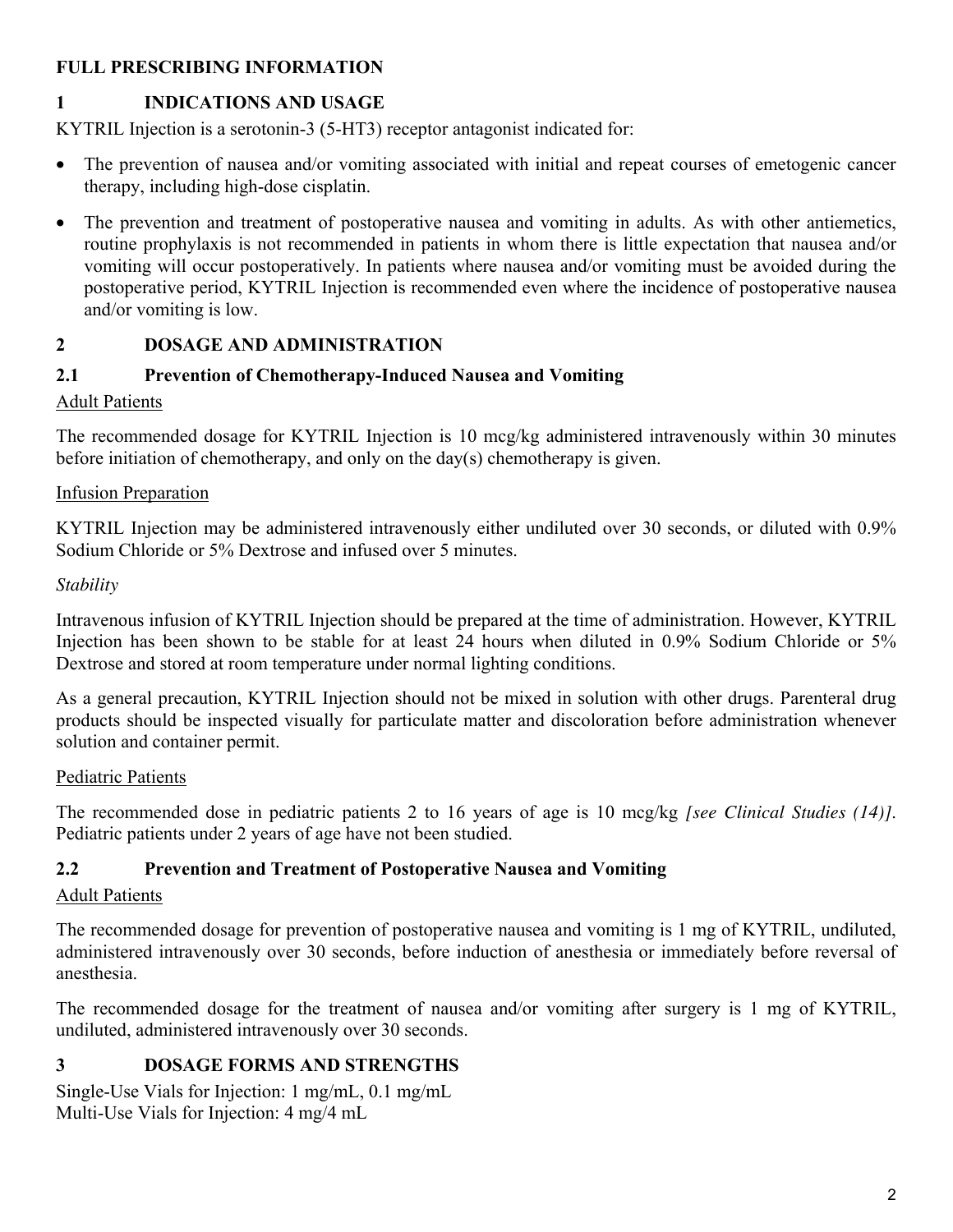## **4 CONTRAINDICATIONS**

KYTRIL Injection is contraindicated in patients with known hypersensitivity (eg. anaphylaxis, shortness of breath, hypotension, urticaria) to the drug or to any of its components.

## **5 WARNINGS AND PRECAUTIONS**

## **5.1 Gastric or Intestinal Peristalsis**

KYTRIL is not a drug that stimulates gastric or intestinal peristalsis. It should not be used instead of nasogastric suction. The use of KYTRIL in patients following abdominal surgery or in patients with chemotherapy-induced nausea and vomiting may mask a progressive ileus and/or gastric distention.

## **5.2 Cardiovascular Events**

An adequate QT assessment has not been conducted, but QT prolongation has been reported with KYTRIL. Therefore, KYTRIL should be used with caution in patients with pre-existing arrhythmias or cardiac conduction disorders, as this might lead to clinical consequences. Patients with cardiac disease, on cardio-toxic chemotherapy, with concomitant electrolyte abnormalities and/or on concomitant medications that prolong the QT interval are particularly at risk.

## **5.3 Hypersensitivity Reactions**

Hypersensitivity reactions (eg. anaphylaxis, shortness of breath, hypotension, urticaria) may occur in patients who have exhibited hypersensitivity to other selective  $5-HT<sub>3</sub>$  receptor antagonists

## **5.4 Benzyl Alcohol**

KYTRIL 1 mg/mL contains benzyl alcohol. Benzyl alcohol, a component of KYTRIL 1 mg/mL, has been associated with serious adverse reactions and death, particularly in neonates. The "gasping syndrome," characterized by central nervous system depression, metabolic acidosis, gasping respirations, and high levels of benzyl alcohol and metabolites in blood and urine, has been associated with benzyl alcohol dosages >99 mg/kg/day in neonates and low birth-weight neonates. Additional symptoms may include gradual neurological deterioration, seizures, intracranial hemorrhage, hematologic abnormalities, skin breakdown, hepatic and renal failure, hypotension, bradycardia, and cardiovascular collapse. Although normal therapeutic doses of this product deliver amounts of benzyl alcohol that are substantially lower than those reported in association with the "gasping syndrome," the minimum amount of benzyl alcohol at which toxicity may occur is not known. Premature and low birth-weight infants, as well as patients receiving high dosages, may be more likely to develop toxicity. Practitioners administering this and other medications containing benzyl alcohol should consider the combined daily metabolic load of benzyl alcohol from all sources.

## **6 ADVERSE REACTIONS**

QT prolongation has been reported with KYTRIL *[see Warnings and Precautions (5.2) and Drug Interactions (7)]*.

# **6.1 Clinical Trials Experience**

Because clinical trials are conducted under widely varying conditions, adverse reaction rates observed in the clinical trials of a drug cannot be directly compared to rates in the clinical trials of another drug and may not reflect the rates observed in patients.

## Chemotherapy-Induced Nausea and Vomiting

The following have been reported during controlled clinical trials or in the routine management of patients. The percentage figures are based on clinical trial experience only. Table 1 gives the comparative frequencies of the two most commonly reported adverse reactions (≥3%) in patients receiving KYTRIL Injection, in single-day chemotherapy trials. These patients received chemotherapy, primarily cisplatin, and intravenous fluids during the 24-hour period following KYTRIL Injection administration. Reactions were generally recorded over seven days post-KYTRIL Injection administration.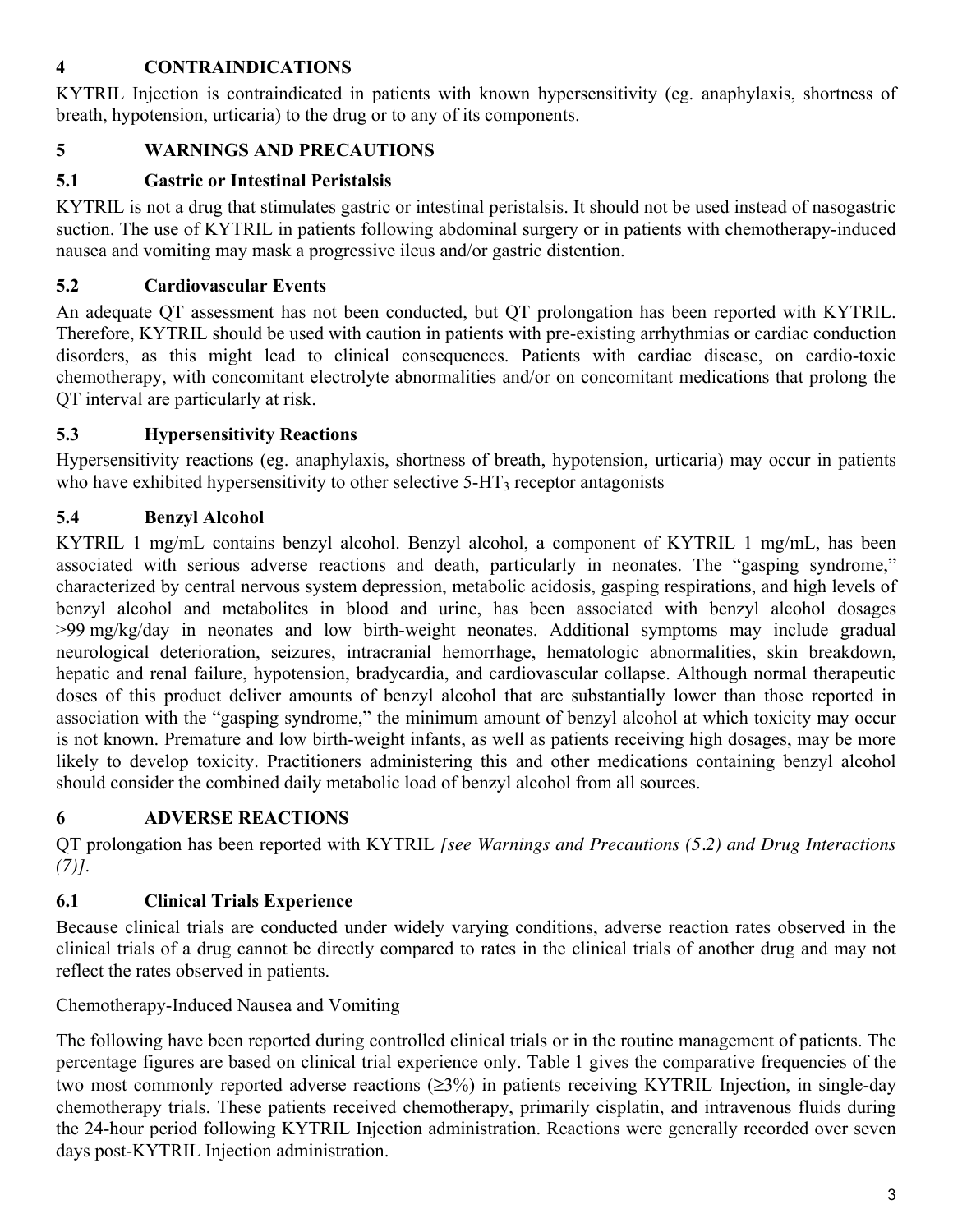#### **Table 1 Principal Adverse Reactions in Clinical Trials — Single-Day Chemotherapy**

|              | <b>Percent of Patients With Reaction</b>       |                         |  |  |  |
|--------------|------------------------------------------------|-------------------------|--|--|--|
|              | <b>KYTRIL Injection</b><br>$40 \text{ mcg/kg}$ | Comparator <sup>1</sup> |  |  |  |
|              | $(n=1268)$                                     | $(n=422)$               |  |  |  |
| Headache     | 14%                                            | 6%                      |  |  |  |
| Constipation | 3%                                             | 3%                      |  |  |  |

<sup>1</sup> Metoclopramide/dexamethasone and phenothiazines/dexamethasone.

Additional adverse events reported in clinical trials were asthenia, somnolence and diarrhea.

In over 3,000 patients receiving KYTRIL Injection (2 to 160 mcg/kg) in single-day and multiple-day clinical trials with emetogenic cancer therapies, adverse events, other than those adverse reactions listed in Table 1, were observed; attribution of many of these events to KYTRIL is uncertain.

*Hepatic:* In comparative trials, mainly with cisplatin regimens, elevations of AST and ALT (>2 times the upper limit of normal) following administration of KYTRIL Injection occurred in 2.8% and 3.3% of patients, respectively. These frequencies were not significantly different from those seen with comparators (AST: 2.1%; ALT: 2.4%).

*Cardiovascular:* Hypertension (2%); hypotension, arrhythmias such as sinus bradycardia, atrial fibrillation, varying degrees of A-V block, ventricular ectopy including non-sustained tachycardia, and ECG abnormalities have been observed rarely.

*Central Nervous System:* Agitation, anxiety, CNS stimulation and insomnia were seen in less than 2% of patients. Extrapyramidal syndrome occurred rarely and only in the presence of other drugs associated with this syndrome.

*Hypersensitivity:* Rare cases of hypersensitivity reactions, sometimes severe (eg, anaphylaxis, shortness of breath, hypotension, urticaria) have been reported.

*Other:* Fever (3%), taste disorder (2%), skin rashes (1%). In multiple-day comparative studies, fever occurred more frequently with KYTRIL Injection (8.6%) than with comparative drugs (3.4%, P<0.014), which usually included dexamethasone.

#### Postoperative Nausea and Vomiting

The adverse reactions listed in Table 2 were reported in ≥2% of adults receiving KYTRIL Injection 1 mg during controlled clinical trials.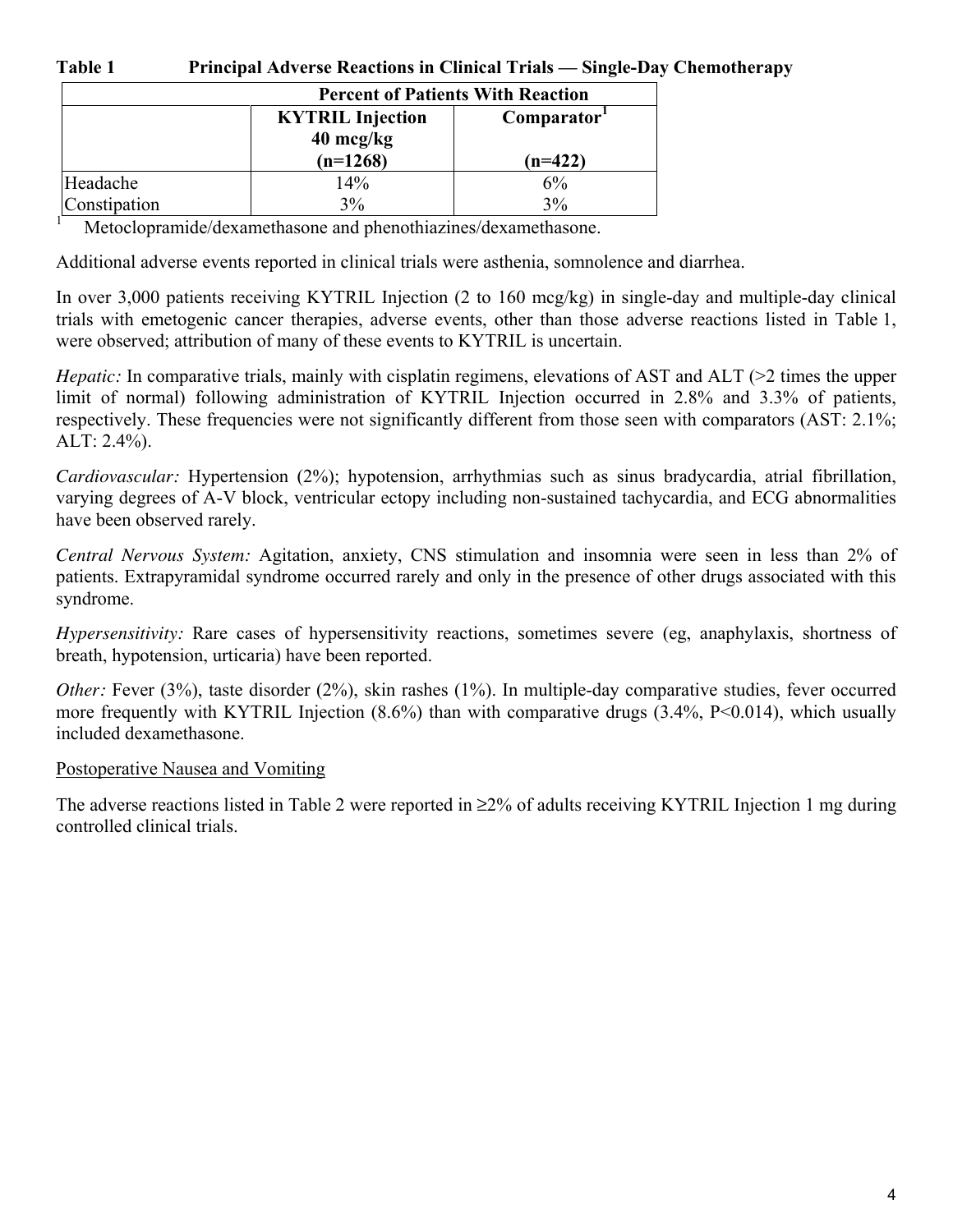| <b>Percent of Patients With Reaction</b> |                         |                |  |  |
|------------------------------------------|-------------------------|----------------|--|--|
|                                          | <b>KYTRIL Injection</b> | <b>Placebo</b> |  |  |
|                                          | $1 \text{ mg}$          |                |  |  |
|                                          | $(n=267)$               | $(n=266)$      |  |  |
| Pain                                     | 10.1                    | 8.3            |  |  |
| Headache                                 | 8.6                     | 7.1            |  |  |
| Fever                                    | 7.9                     | 4.5            |  |  |
| Abdominal Pain                           | 6.0                     | 6.0            |  |  |
| Hepatic Enzymes Increased                | 5.6                     | 4.1            |  |  |
| <b>Dizziness</b>                         | 4.1                     | 3.4            |  |  |
| Diarrhea                                 | 3.4                     | 1.1            |  |  |
| Flatulence                               | 3.0                     | 3.0            |  |  |
| Dyspepsia                                | 3.0                     | 1.9            |  |  |
| Oliguria                                 | 2.2                     | 1.5            |  |  |
| Coughing                                 | 2.2                     | 1.1            |  |  |

Additional adverse events reported in clinical trials were constipation, anemia, insomnia, bradycardia, leukocytosis, anxiety, hypotension, infection, hypertension, and urinary tract infection.

In a clinical study conducted in Japan, the types of adverse events differed notably from those reported above in Table 2. The adverse events in the Japanese study that occurred in ≥2% of patients and were more frequent with KYTRIL 1 mg than with placebo were: fever (56% to 50%), sputum increased (2.7% to 1.7%), and dermatitis  $(2.7\% \text{ to } 0\%)$ .

## **6.2 Postmarketing Experience**

The following adverse reactions have been identified during post approval use of KYTRIL. Because these reactions are reported voluntarily from a population of uncertain size, it is not always possible to reliably estimate their frequency or establish a causal relationship to KYTRIL exposure.

QT prolongation has been reported with KYTRIL *[see Warnings and Precautions (5.2) and Drug Interactions (7)]*.

# **7 DRUG INTERACTIONS**

Granisetron does not induce or inhibit the cytochrome P-450 drug-metabolizing enzyme system in vitro. There have been no definitive drug-drug interaction studies to examine pharmacokinetic or pharmacodynamic interaction with other drugs; however, in humans, KYTRIL Injection has been safely administered with drugs representing benzodiazepines, neuroleptics and anti-ulcer medications commonly prescribed with antiemetic treatments. KYTRIL Injection also does not appear to interact with emetogenic cancer chemotherapies. Because granisetron is metabolized by hepatic cytochrome P-450 drug-metabolizing enzymes, inducers or inhibitors of these enzymes may change the clearance and, hence, the half-life of granisetron. No specific interaction studies have been conducted in anesthetized patients. In addition, the activity of the cytochrome P-450 subfamily 3A4 (involved in the metabolism of some of the main narcotic analgesic agents) is not modified by KYTRIL in vitro.

In in vitro human microsomal studies, ketoconazole inhibited ring oxidation of KYTRIL. However, the clinical significance of in vivo pharmacokinetic interactions with ketoconazole is not known. In a human pharmacokinetic study, hepatic enzyme induction with phenobarbital resulted in a 25% increase in total plasma clearance of intravenous KYTRIL. The clinical significance of this change is not known.

QT prolongation has been reported with KYTRIL. Use of KYTRIL in patients concurrently treated with drugs known to prolong the QT interval and/or are arrhythmogenic may result in clinical consequences.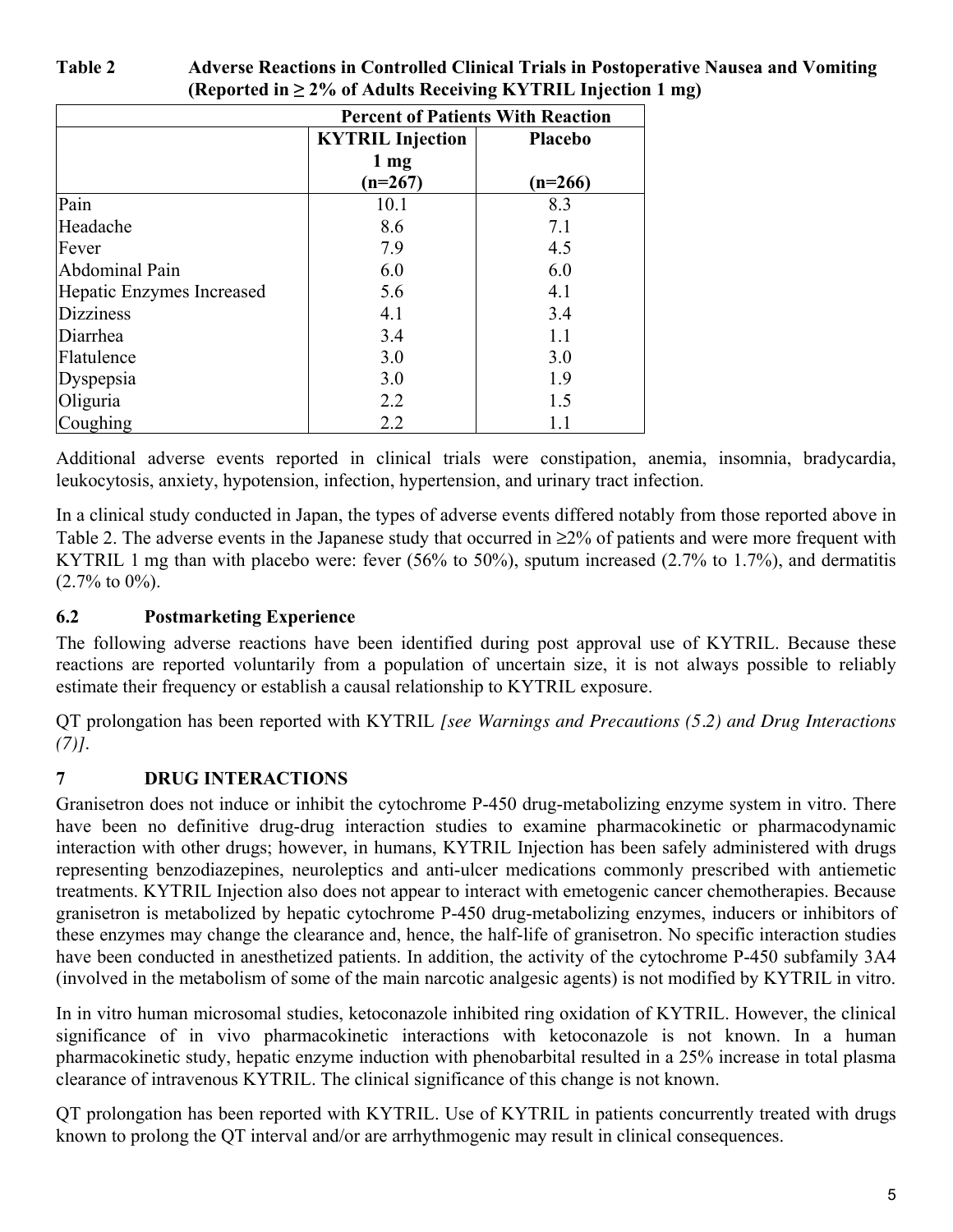## **8 USE IN SPECIFIC POPULATIONS**

## **8.1 Pregnancy**

## **Pregnancy Category B**

Reproduction studies have been performed in pregnant rats at intravenous doses up to 9 mg/kg/day (54 mg/m2 /day, 146 times the recommended human dose based on body surface area) and pregnant rabbits at intravenous doses up to 3 mg/kg/day  $(35.4 \text{ mg/m}^2/\text{day})$ , 96 times the recommended human dose based on body surface area) and have revealed no evidence of impaired fertility or harm to the fetus due to granisetron. There are, however, no adequate and well-controlled studies in pregnant women. Because animal reproduction studies are not always predictive of human response, this drug should be used during pregnancy only if clearly needed.

Benzyl alcohol may cross the placenta. KYTRIL Injection 1 mg/mL is preserved with benzyl alcohol and should be used in pregnancy only if the benefit outweighs the potential risk.

### **8.3 Nursing Mothers**

It is not known whether granisetron is excreted in human milk. Because many drugs are excreted in human milk, caution should be exercised when KYTRIL Injection is administered to a nursing woman.

## **8.4 Pediatric Use**

Benzyl alcohol, a component of KYTRIL 1 mg/mL, has been associated with serious adverse reactions and death, particularly in neonates *[see Warnings and Precautions (5.4)]*.

### Chemotherapy-Induced Nausea and Vomiting

*[See Dosage and Administration (2)]* for use in chemotherapy-induced nausea and vomiting in pediatric patients 2 to 16 years of age. Safety and effectiveness in pediatric patients under 2 years of age have not been established.

### Postoperative Nausea and Vomiting

Safety and efficacy have not been established in pediatric patients for the prevention of postoperative nausea and vomiting (PONV). Granisetron has been evaluated in a pediatric patient clinical trial for use in the prevention of PONV. Due to the lack of efficacy and the QT prolongation observed in this trial, use of granisetron for the prevention of PONV in children is not recommended. The trial was a prospective, multicenter, randomized, double-blind, parallel-group trial that evaluated 157 children aged 2 to 16 years who were undergoing elective surgery for tonsillectomy or adenotonsillectomy. The purpose of the trial was to assess two dose levels (20 mcg/kg and 40 mcg/kg) of intravenous granisetron in the prevention of PONV. There was no active comparator or placebo. The primary endpoint was total control of nausea and vomiting (defined as no nausea, vomiting/retching, or use of rescue medication) in the 24 hours following surgery. Efficacy was not established due to lack of a dose response.

The trial also included standard 12 lead ECGs performed pre-dose and after the induction of anesthesia. ECGs were repeated at the end of surgery after the administration of granisetron and just prior to reversal of anesthesia. QT prolongation was seen at both dose levels. Five patients in this trial experienced an increase of  $\geq$ 60 msec in OTcF. In addition, there were two patients whose OTcF was  $> 500$  msec. Interpretation of the OTcF prolongation was confounded by multiple factors, including the use of concomitant medication and the lack of either a placebo or active control. A thorough QT trial in adults has not been performed.

Other adverse events that occurred in the study included: vomiting (5-8%), post-procedural hemorrhage (3-5%), and dehydration (0-5%).

Pediatric patients under 2 years of age have not been studied.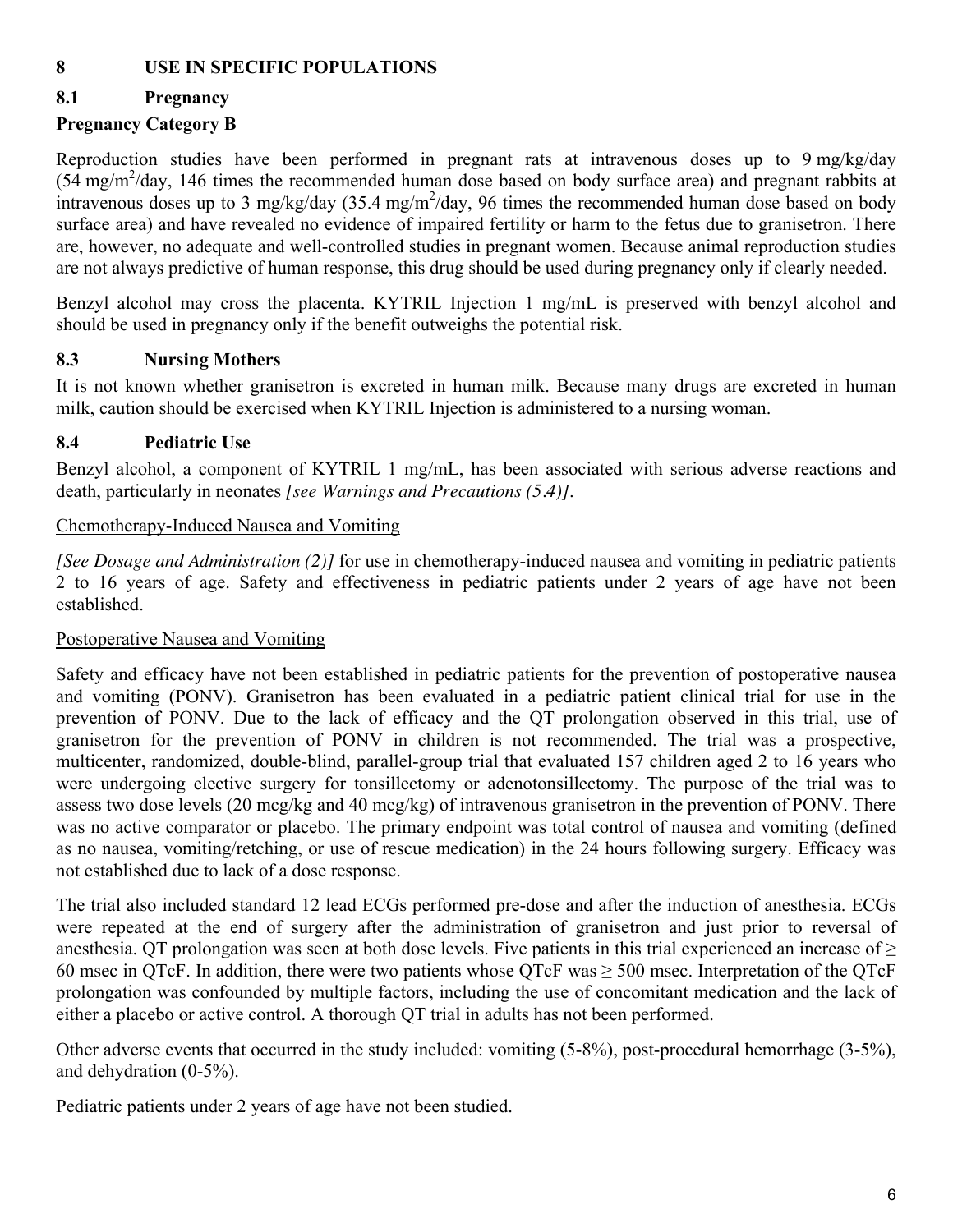## **8.5 Geriatric Use**

During chemotherapy clinical trials, 713 patients 65 years of age or older received KYTRIL Injection. The safety and effectiveness were similar in patients of various ages.

During postoperative nausea and vomiting clinical trials, 168 patients 65 years of age or older, of which 47 were 75 years of age or older, received KYTRIL Injection. Clinical studies of KYTRIL Injection did not include sufficient numbers of subjects aged 65 years and over to determine whether they respond differently from younger subjects. Other reported clinical experience has not identified differences in responses between the elderly and younger patients.

## **10 OVERDOSAGE**

There is no specific antidote for KYTRIL Injection overdosage. In case of overdosage, symptomatic treatment should be given. Overdosage of up to 38.5 mg of granisetron hydrochloride injection has been reported without symptoms or only the occurrence of a slight headache.

## **11 DESCRIPTION**

KYTRIL (granisetron hydrochloride) Injection is a serotonin-3 (5-HT3) receptor antagonist. Chemically it is *endo*-N-(9-methyl-9-azabicyclo [3.3.1] non-3-yl)-1-methyl-1H-indazole-3-carboxamide hydrochloride with a molecular weight of 348.9 (312.4 free base). Its empirical formula is  $C_{18}H_{24}N_4O\text{-HCl}$ , while its chemical structure is:



granisetron hydrochloride

Granisetron hydrochloride is a white to off-white solid that is readily soluble in water and normal saline at 20°C. KYTRIL Injection is a clear, colorless, sterile, nonpyrogenic, aqueous solution for intravenous administration.

KYTRIL 1 mg/mL is available in 1 mL single-use and 4 mL multi-use vials. KYTRIL 0.1 mg/mL is available in a 1 mL single-use vial.

1 mg/mL: Each 1 mL contains 1.12 mg granisetron hydrochloride equivalent to granisetron, 1 mg; sodium chloride, 9 mg; citric acid, 2 mg; and benzyl alcohol, 10 mg, as a preservative. The solution's pH ranges from 4.0 to 6.0.

0.1 mg/mL: Each 1 mL contains 0.112 mg granisetron hydrochloride equivalent to granisetron, 0.1 mg; sodium chloride, 9 mg; citric acid, 2 mg. Contains no preservative. The solution's pH ranges from 4.0 to 6.0.

## **12 CLINICAL PHARMACOLOGY**

## **12.1 Mechanism of Action**

Granisetron is a selective 5-hydroxytryptamine<sub>3</sub> (5-HT<sub>3</sub>) receptor antagonist with little or no affinity for other serotonin receptors, including 5-HT<sub>1</sub>; 5-HT<sub>1A</sub>; 5-HT<sub>1B/C</sub>; 5-HT<sub>2</sub>; for alpha<sub>1</sub>-, alpha<sub>2</sub>- or beta-adrenoreceptors; for dopamine- $D_2$ ; or for histamine- $H_1$ ; benzodiazepine; picrotoxin or opioid receptors.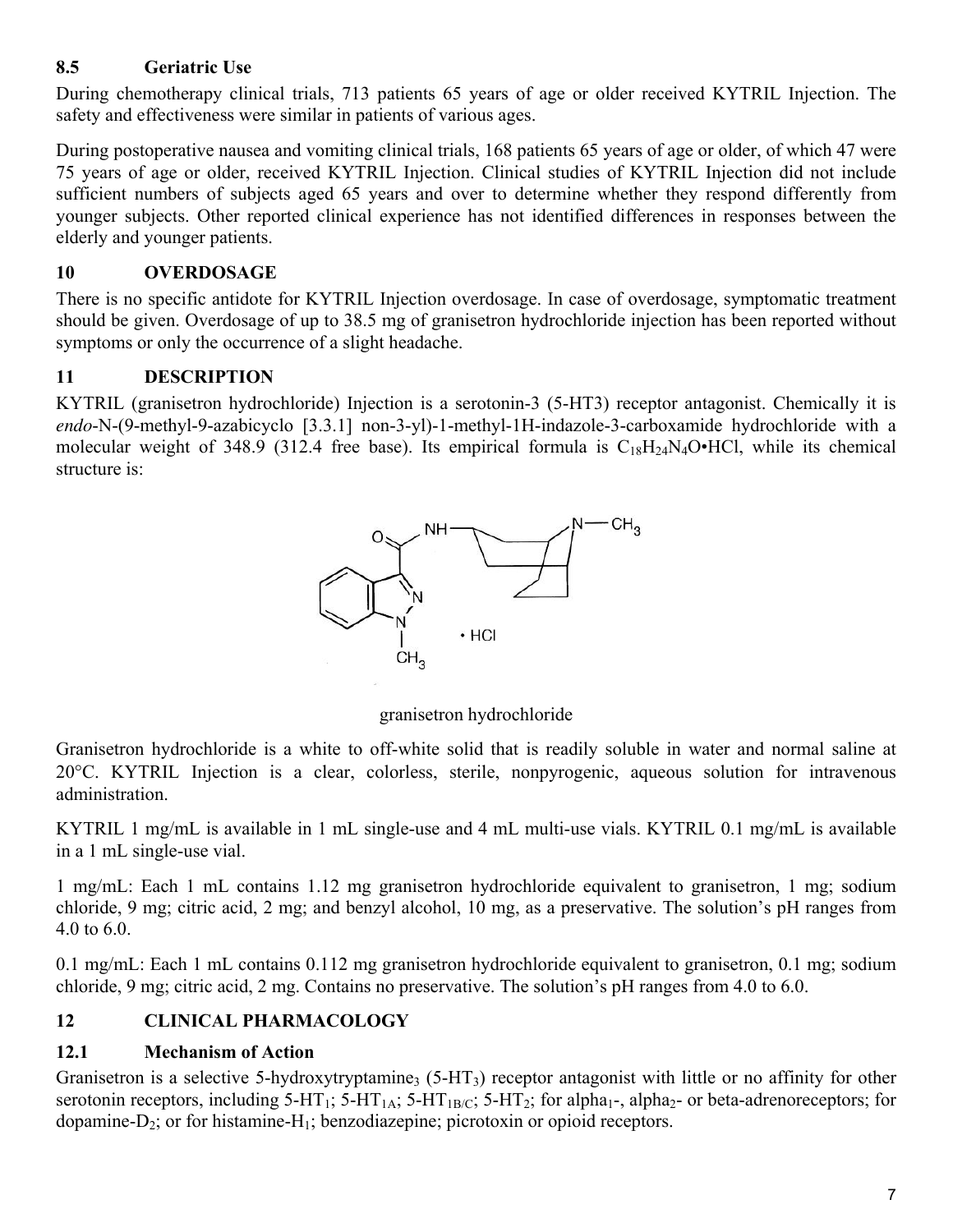Serotonin receptors of the 5-HT<sub>3</sub> type are located peripherally on vagal nerve terminals and centrally in the chemoreceptor trigger zone of the area postrema. During chemotherapy-induced vomiting, mucosal enterochromaffin cells release serotonin, which stimulates 5-HT<sub>3</sub> receptors. This evokes vagal afferent discharge and may induce vomiting. Animal studies demonstrate that, in binding to 5-HT<sub>3</sub> receptors, granisetron blocks serotonin stimulation and subsequent vomiting after emetogenic stimuli such as cisplatin. In the ferret animal model, a single granisetron injection prevented vomiting due to high-dose cisplatin or arrested vomiting within 5 to 30 seconds.

In most human studies, granisetron has had little effect on blood pressure, heart rate or ECG. No evidence of an effect on plasma prolactin or aldosterone concentrations has been found in other studies.

KYTRIL Injection exhibited no effect on oro-cecal transit time in normal volunteers given a single intravenous infusion of 50 mcg/kg or 200 mcg/kg. Single and multiple oral doses slowed colonic transit in normal volunteers.

### **12.3 Pharmacokinetics**

#### **Chemotherapy-Induced Nausea and Vomiting**

In adult cancer patients undergoing chemotherapy and in volunteers, mean pharmacokinetic data obtained from an infusion of a single 40 mcg/kg dose of KYTRIL Injection are shown in Table 3.

#### **Table 3 Pharmacokinetic Parameters in Adult Cancer Patients Undergoing Chemotherapy and in Volunteers, Following a Single Intravenous 40 mcg/kg Dose of KYTRIL Injection**

|                        | <b>Peak Plasma</b><br>Concentration | <b>Terminal Phase</b><br>Plasma Half-Life | <b>Total</b><br><b>Clearance</b> | <b>Volume of</b><br><b>Distribution</b> |
|------------------------|-------------------------------------|-------------------------------------------|----------------------------------|-----------------------------------------|
|                        | (ng/mL)                             | (h)                                       | (L/h/kg)                         | (L/kg)                                  |
| <b>Cancer Patients</b> |                                     |                                           |                                  |                                         |
| Mean                   | $63.8*$                             | 8.95*                                     | $0.38*$                          | $3.07*$                                 |
| Range                  | 18.0 to 176                         | $0.90$ to $31.1$                          | 0.14 to 1.54                     | 0.85 to 10.4                            |
| <b>Volunteers</b>      |                                     |                                           |                                  |                                         |
| 21 to 42 years         |                                     |                                           |                                  |                                         |
| Mean                   | $64.3^{\dagger}$                    | $4.91^{\dagger}$                          | $0.79^{\dagger}$                 | $3.04^{\dagger}$                        |
| Range                  | 11.2 to 182                         | 0.88 to 15.2                              | 0.20 to 2.56                     | 1.68 to 6.13                            |
| 65 to 81 years         |                                     |                                           |                                  |                                         |
| Mean                   | $57.0^{\dagger}$                    | $7.69^{\dagger}$                          | $0.44^{\dagger}$                 | $3.97^{\dagger}$                        |
| Range                  | 14.6 to 153                         | 2.65 to 17.7                              | $0.17$ to $1.06$                 | 1.75 to 7.01                            |

\*5-minute infusion.

† 3-minute infusion.

#### **Distribution**

Plasma protein binding is approximately 65% and granisetron distributes freely between plasma and red blood cells.

### Metabolism

Granisetron metabolism involves N-demethylation and aromatic ring oxidation followed by conjugation. In vitro liver microsomal studies show that granisetron's major route of metabolism is inhibited by ketoconazole, suggestive of metabolism mediated by the cytochrome P-450 3A subfamily. Animal studies suggest that some of the metabolites may also have  $5-HT_3$  receptor antagonist activity.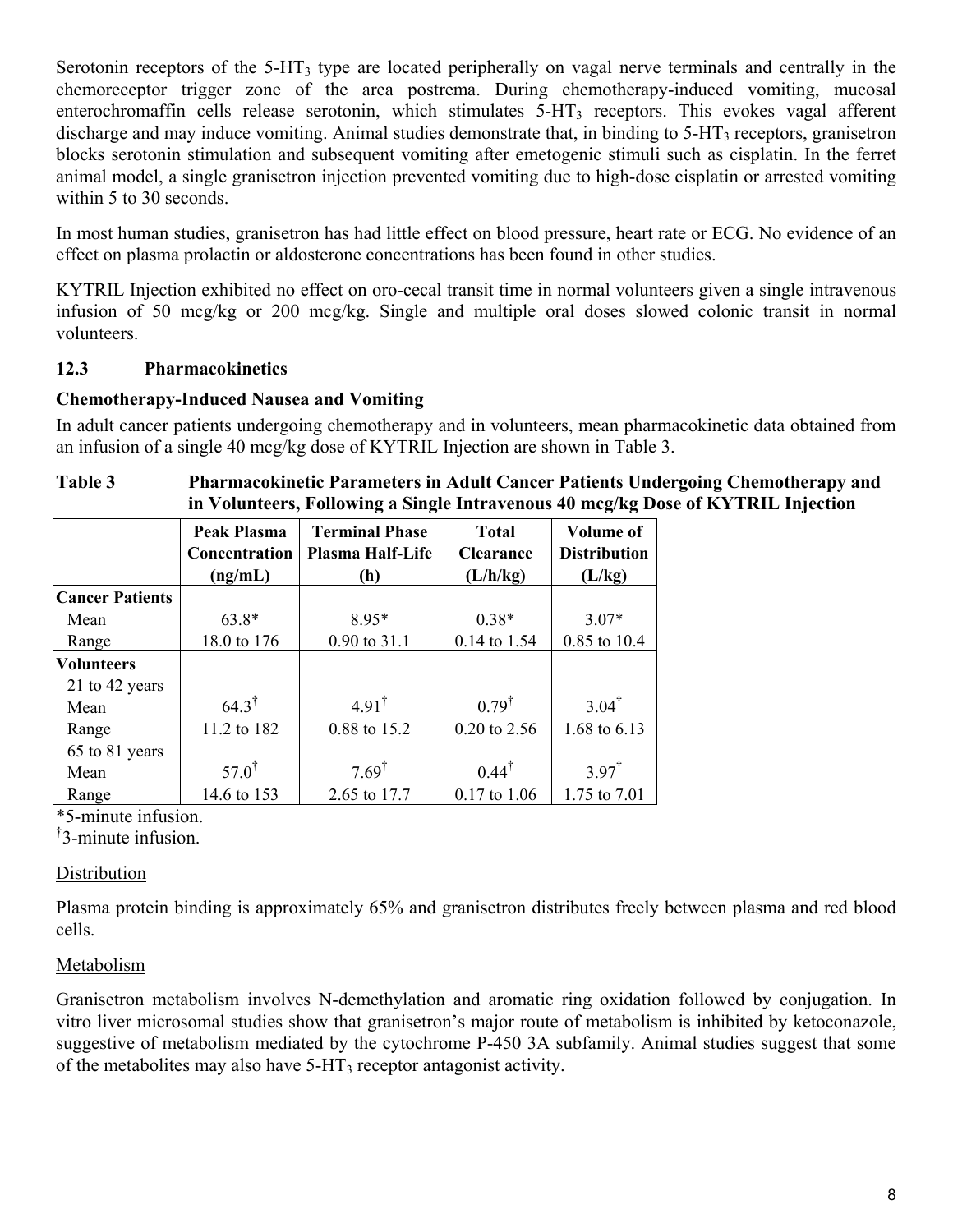### Elimination

Clearance is predominantly by hepatic metabolism. In normal volunteers, approximately 12% of the administered dose is eliminated unchanged in the urine in 48 hours. The remainder of the dose is excreted as metabolites, 49% in the urine, and 34% in the feces.

### **Subpopulations**

### *Gender*

There was high inter- and intra-subject variability noted in these studies. No difference in mean AUC was found between males and females, although males had a higher  $C_{\text{max}}$  generally.

### *Elderly*

The ranges of the pharmacokinetic parameters in elderly volunteers (mean age 71 years), given a single 40 mcg/kg intravenous dose of KYTRIL Injection, were generally similar to those in younger healthy volunteers; mean values were lower for clearance and longer for half-life in the elderly patients (see Table 3).

### *Pediatric Patients*

A pharmacokinetic study in pediatric cancer patients (2 to 16 years of age), given a single 40 mcg/kg intravenous dose of KYTRIL Injection, showed that volume of distribution and total clearance increased with age. No relationship with age was observed for peak plasma concentration or terminal phase plasma half-life. When volume of distribution and total clearance are adjusted for body weight, the pharmacokinetics of granisetron are similar in pediatric and adult cancer patients.

### *Renal Failure Patients*

Total clearance of granisetron was not affected in patients with severe renal failure who received a single 40 mcg/kg intravenous dose of KYTRIL Injection.

### *Hepatically Impaired Patients*

A pharmacokinetic study in patients with hepatic impairment due to neoplastic liver involvement showed that total clearance was approximately halved compared to patients without hepatic impairment. Given the wide variability in pharmacokinetic parameters noted in patients, dosage adjustment in patients with hepatic functional impairment is not necessary.

### **Postoperative Nausea and Vomiting**

In adult patients (age range, 18 to 64 years) recovering from elective surgery and receiving general balanced anesthesia, mean pharmacokinetic data obtained from a single 1 mg dose of KYTRIL Injection administered intravenously over 30 seconds are shown in Table 4.

### **Table 4 Pharmacokinetic Parameters in 16 Adult Surgical Patients Following a Single Intravenous 1 mg Dose of KYTRIL Injection**

|       | <b>Terminal Phase</b><br><b>Plasma Half-Life</b><br>h) | <b>Total</b><br><b>Clearance</b><br>(L/h/kg) | <b>Volume of</b><br><b>Distribution</b><br>(L/kg) |
|-------|--------------------------------------------------------|----------------------------------------------|---------------------------------------------------|
| Mean  | 8.63                                                   | 0.28                                         | 242                                               |
| Range | 1.77 to 17.73                                          | $0.07$ to $0.71$                             | $0.71$ to 4.13                                    |

The pharmacokinetics of granisetron in patients undergoing surgery were similar to those seen in cancer patients undergoing chemotherapy.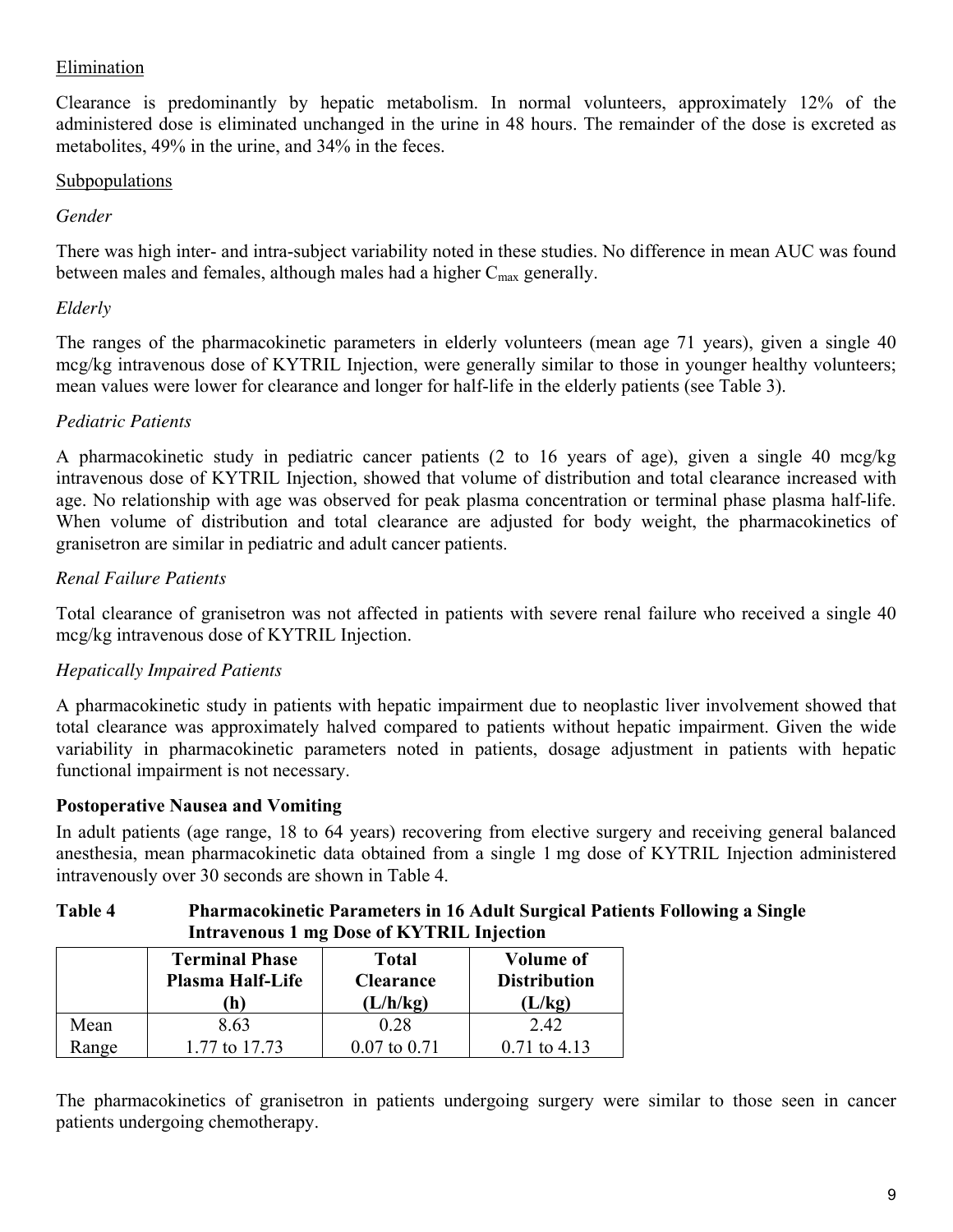# **13 NONCLINICAL TOXICOLOGY**

# **13.1 Carcinogenesis, Mutagenesis, Impairment of Fertility**

In a 24-month carcinogenicity study, rats were treated orally with granisetron 1, 5 or 50 mg/kg/day (6, 30 or 300 mg/m<sup>2</sup>/day). The 50 mg/kg/day dose was reduced to 25 mg/kg/day (150 mg/m<sup>2</sup>/day) during week 59 due to toxicity. For a 50 kg person of average height  $(1.46 \text{ m}^2 \text{ body surface area})$ , these doses represent 16, 81 and 405 times the recommended clinical dose  $(0.37 \text{ mg/m}^2)$ , iv) on a body surface area basis. There was a statistically significant increase in the incidence of hepatocellular carcinomas and adenomas in males treated with  $5 \text{ mg/kg/day}$  (30 mg/m<sup>2</sup>/day, 81 times the recommended human dose based on body surface area) and above, and in females treated with 25 mg/kg/day (150 mg/m<sup>2</sup>/day, 405 times the recommended human dose based on body surface area). No increase in liver tumors was observed at a dose of 1 mg/kg/day (6 mg/m<sup>2</sup>/day, 16 times the recommended human dose based on body surface area) in males and 5 mg/kg/day  $(30 \text{ mg/m}^2/\text{day}, 81 \text{ times})$ the recommended human dose based on body surface area) in females. In a 12-month oral toxicity study, treatment with granisetron 100 mg/kg/day (600 mg/m<sup>2</sup>/day, 1622 times the recommended human dose based on body surface area) produced hepatocellular adenomas in male and female rats while no such tumors were found in the control rats. A 24-month mouse carcinogenicity study of granisetron did not show a statistically significant increase in tumor incidence, but the study was not conclusive.

Because of the tumor findings in rat studies, KYTRIL Injection should be prescribed only at the dose and for the indication recommended *[see Indications and Usage (1) and Dosage and Administration (2)]*.

Granisetron was not mutagenic in an in vitro Ames test and mouse lymphoma cell forward mutation assay, and in vivo mouse micronucleus test and in vitro and ex vivo rat hepatocyte UDS assays. It, however, produced a significant increase in UDS in HeLa cells in vitro and a significant increased incidence of cells with polyploidy in an in vitro human lymphocyte chromosomal aberration test.

Granisetron at subcutaneous doses up to 6 mg/kg/day (36 mg/m<sup>2</sup>/day, 97 times the recommended human dose based on body surface area) was found to have no effect on fertility and reproductive performance of male and female rats.

# **14 CLINICAL STUDIES**

# **14.1 Chemotherapy-Induced Nausea and Vomiting**

Single-Day Chemotherapy

# *Cisplatin-Based Chemotherapy*

In a double-blind, placebo-controlled study in 28 cancer patients, KYTRIL Injection, administered as a single intravenous infusion of 40 mcg/kg, was significantly more effective than placebo in preventing nausea and vomiting induced by cisplatin chemotherapy (see Table 5).

## **Table 5 Prevention of Chemotherapy-Induced Nausea and Vomiting — Single-Day Cisplatin Therapy<sup>1</sup>**

| <b>P-Value</b> | <b>Placebo</b> | <b>KYTRIL</b><br>Injection |                                |
|----------------|----------------|----------------------------|--------------------------------|
|                | 14             |                            | Number of Patients             |
|                |                |                            | Response Over 24 Hours         |
| < 0.001        | $7\%$          | 93%                        | Complete Response <sup>2</sup> |
| < 0.001        | 14%            | 93%                        | No Vomiting                    |
| < 0.001        | $7\%$          | 93%                        | No More Than Mild Nausea       |
|                |                |                            |                                |

<sup>1</sup> Cisplatin administration began within 10 minutes of KYTRIL Injection infusion and continued for 1.5 to 3.0 hours. Mean cisplatin dose was 86 mg/m<sup>2</sup> in the KYTRIL Injection group and 80 mg/m<sup>2</sup> in the placebo group.

No vomiting and no moderate or severe nausea.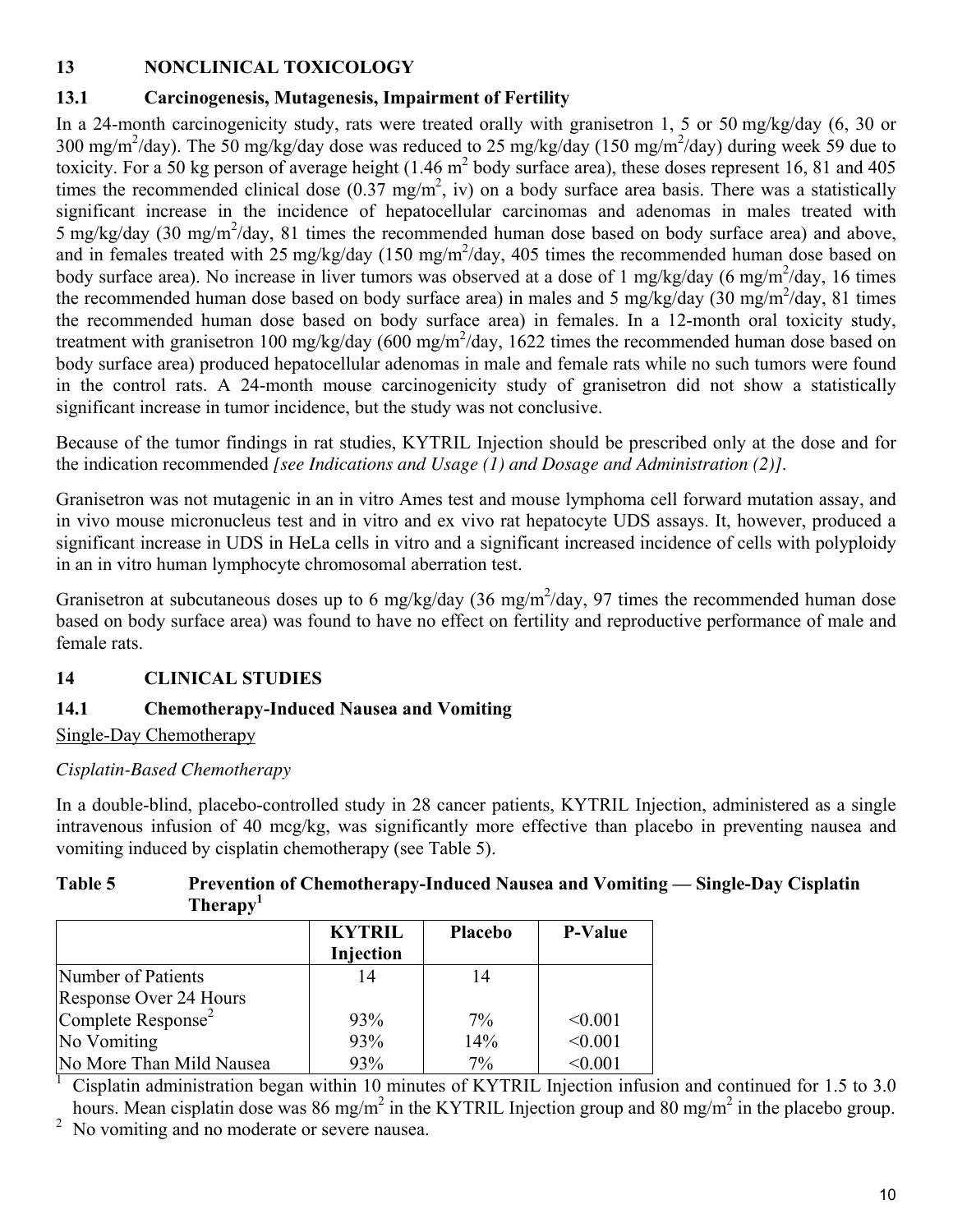KYTRIL Injection was also evaluated in a randomized dose response study of cancer patients receiving cisplatin  $\geq$ 75 mg/m<sup>2</sup>. Additional chemotherapeutic agents included: anthracyclines, carboplatin, cytostatic antibiotics, folic acid derivatives, methylhydrazine, nitrogen mustard analogs, podophyllotoxin derivatives, pyrimidine analogs, and vinca alkaloids. KYTRIL Injection doses of 10 and 40 mcg/kg were superior to 2 mcg/kg in preventing cisplatin-induced nausea and vomiting, but 40 mcg/kg was not significantly superior to 10 mcg/kg (see Table 6).

| Table 6 | Prevention of Chemotherapy-Induced Nausea and Vomiting — Single-Day High-Dose |
|---------|-------------------------------------------------------------------------------|
|         | Cisplatin Therapy <sup>1</sup>                                                |

|                                | <b>KYTRIL Injection</b><br>(mcg/kg) |     |     | <b>P-Value</b><br>$(vs. 2 \text{ mcg/kg})$ |         |  |
|--------------------------------|-------------------------------------|-----|-----|--------------------------------------------|---------|--|
|                                | 2                                   | 10  | 40  | 10                                         | 40      |  |
| Number of Patients             | 52                                  | 52  | 53  |                                            |         |  |
| Response Over 24 Hours         |                                     |     |     |                                            |         |  |
| Complete Response <sup>2</sup> | 31%                                 | 62% | 68% | < 0.002                                    | < 0.001 |  |
| No Vomiting                    | 38%                                 | 65% | 74% | < 0.001                                    | < 0.001 |  |
| No More Than Mild Nausea       | 58%                                 | 75% | 79% | <b>NS</b>                                  | 0.007   |  |

<sup>1</sup> Cisplatin administration began within 10 minutes of KYTRIL Injection infusion and continued for 2.6 hours (mean). Mean cisplatin doses were 96 to 99 mg/m<sup>2</sup>.

<sup>2</sup> No vomiting and no moderate or severe nausea.

KYTRIL Injection was also evaluated in a double-blind, randomized dose response study of 353 patients stratified for high (≥80 to 120 mg/m<sup>2</sup>) or low (50 to 79 mg/m<sup>2</sup>) cisplatin dose. Response rates of patients for both cisplatin strata are given in Table 7.

### **Table 7 Prevention of Chemotherapy-Induced Nausea and Vomiting — Single-Day High-Dose and Low-Dose Cisplatin Therapy<sup>1</sup>**

|                                | <b>KYTRIL Injection</b> |     |          |     | <b>P-Value</b> |           |           |
|--------------------------------|-------------------------|-----|----------|-----|----------------|-----------|-----------|
|                                |                         |     | (mcg/kg) |     | (vs. 5 mg/kg)  |           |           |
|                                | 5                       | 10  | 20       | 40  | 10             | 20        | 40        |
| <b>High-Dose Cisplatin</b>     |                         |     |          |     |                |           |           |
| Number of Patients             | 40                      | 49  | 48       | 47  |                |           |           |
| Response Over 24 Hours         |                         |     |          |     |                |           |           |
| Complete Response <sup>2</sup> | 18%                     | 41% | 40%      | 47% | 0.018          | 0.025     | 0.004     |
| No Vomiting                    | 28%                     | 47% | 44%      | 53% | <b>NS</b>      | <b>NS</b> | 0.016     |
| No Nausea                      | 15%                     | 35% | 38%      | 43% | 0.036          | 0.019     | 0.005     |
| <b>Low-Dose Cisplatin</b>      |                         |     |          |     |                |           |           |
| Number of Patients             | 42                      | 41  | 40       | 46  |                |           |           |
| Response Over 24 Hours         |                         |     |          |     |                |           |           |
| Complete Response <sup>2</sup> | 29%                     | 56% | 58%      | 41% | 0.012          | 0.009     | <b>NS</b> |
| No Vomiting                    | 36%                     | 63% | 65%      | 43% | 0.012          | 0.008     | <b>NS</b> |
| No Nausea                      | 29%                     | 56% | 38%      | 33% | 0.012          | <b>NS</b> | <b>NS</b> |

<sup>1</sup> Cisplatin administration began within 10 minutes of KYTRIL Injection infusion and continued for 2 hours (mean). Mean cisplatin doses were  $64$  and  $98 \text{ mg/m}^2$  for low and high strata.

 $2 \times 2$  No vomiting and no use of rescue antiemetic.

For both the low and high cisplatin strata, the 10, 20, and 40 mcg/kg doses were more effective than the 5 mcg/kg dose in preventing nausea and vomiting within 24 hours of chemotherapy administration. The 10 mcg/kg dose was at least as effective as the higher doses.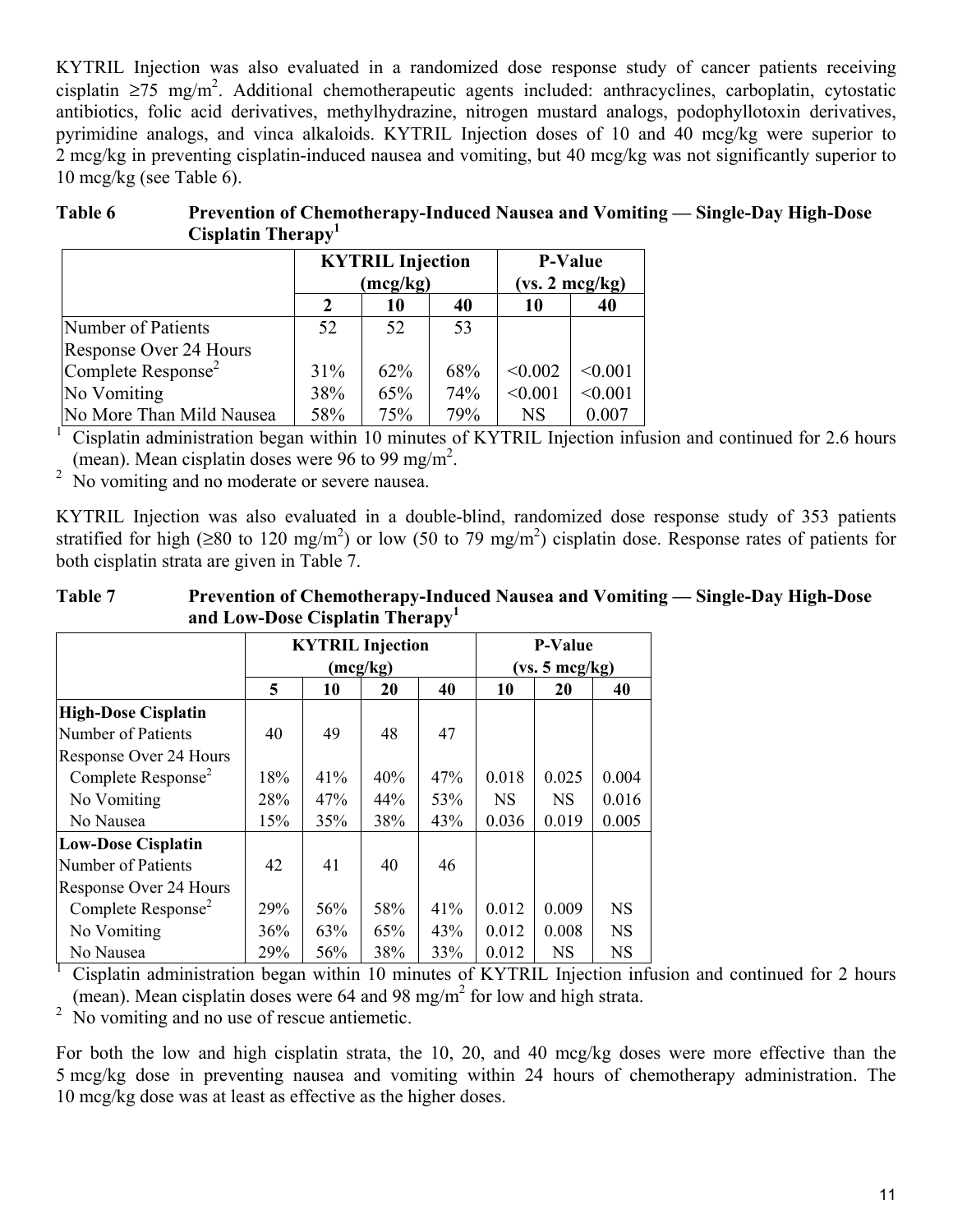## *Moderately Emetogenic Chemotherapy*

KYTRIL Injection, 40 mcg/kg, was compared with the combination of chlorpromazine (50 to 200 mg/24 hours) and dexamethasone (12 mg) in patients treated with moderately emetogenic chemotherapy, including primarily carboplatin >300 mg/m<sup>2</sup>, cisplatin 20 to 50 mg/m<sup>2</sup> and cyclophosphamide >600 mg/m<sup>2</sup>. KYTRIL Injection was superior to the chlorpromazine regimen in preventing nausea and vomiting (see Table 8).

#### **Table 8 Prevention of Chemotherapy-Induced Nausea and Vomiting—Single-Day Moderately Emetogenic Chemotherapy**

|                                | <b>KYTRIL</b> | Chlorpromazine <sup>1</sup> | <b>P-Value</b> |  |  |  |  |
|--------------------------------|---------------|-----------------------------|----------------|--|--|--|--|
|                                | Injection     |                             |                |  |  |  |  |
| Number of Patients             | 133           | 133                         |                |  |  |  |  |
| Response Over 24 Hours         |               |                             |                |  |  |  |  |
| Complete Response <sup>2</sup> | 68%           | 47%                         | < 0.001        |  |  |  |  |
| No Vomiting                    | 73%           | 53%                         | < 0.001        |  |  |  |  |
| No More Than Mild Nausea       | 77%           | 59%                         | < 0.001        |  |  |  |  |

 $\frac{1}{2}$  Patients also received dexamethasone, 12 mg.

No vomiting and no moderate or severe nausea.

In other studies of moderately emetogenic chemotherapy, no significant difference in efficacy was found between KYTRIL doses of 40 mcg/kg and 160 mcg/kg.

## Repeat-Cycle Chemotherapy

In an uncontrolled trial, 512 cancer patients received KYTRIL Injection, 40 mcg/kg, prophylactically, for two cycles of chemotherapy, 224 patients received it for at least four cycles, and 108 patients received it for at least six cycles. KYTRIL Injection efficacy remained relatively constant over the first six repeat cycles, with complete response rates (no vomiting and no moderate or severe nausea in 24 hours) of 60% to 69%. No patients were studied for more than 15 cycles.

## Pediatric Studies

A randomized double-blind study evaluated the 24-hour response of 80 pediatric cancer patients (age 2 to 16 years) to KYTRIL Injection 10, 20 or 40 mcg/kg. Patients were treated with cisplatin ≥60 mg/m<sup>2</sup>, cytarabine ≥3 g/m<sup>2</sup>, cyclophosphamide ≥1 g/m<sup>2</sup> or nitrogen mustard ≥6 mg/m<sup>2</sup> (see Table 9).

### **Table 9 Prevention of Chemotherapy-Induced Nausea and Vomiting in Pediatric Patients**

|                                              | <b>KYTRIL Injection Dose (mcg/kg)</b> |     |     |
|----------------------------------------------|---------------------------------------|-----|-----|
|                                              |                                       | 20  | 40  |
| Number of Patients                           | 29                                    | 26  | 25  |
| Median Number of Vomiting Episodes           |                                       |     |     |
| Complete Response Over 24 Hours <sup>1</sup> | $21\%$                                | 31% | 32% |

<sup>1</sup> No vomiting and no moderate or severe nausea.

A second pediatric study compared KYTRIL Injection 20 mcg/kg to chlorpromazine plus dexamethasone in 88 patients treated with ifosfamide  $\geq 3$  g/m<sup>2</sup>/day for two or three days. KYTRIL Injection was administered on each day of ifosfamide treatment. At 24 hours, 22% of KYTRIL Injection patients achieved complete response (no vomiting and no moderate or severe nausea in 24 hours) compared with 10% on the chlorpromazine regimen. The median number of vomiting episodes with KYTRIL Injection was 1.5; with chlorpromazine it was 7.0.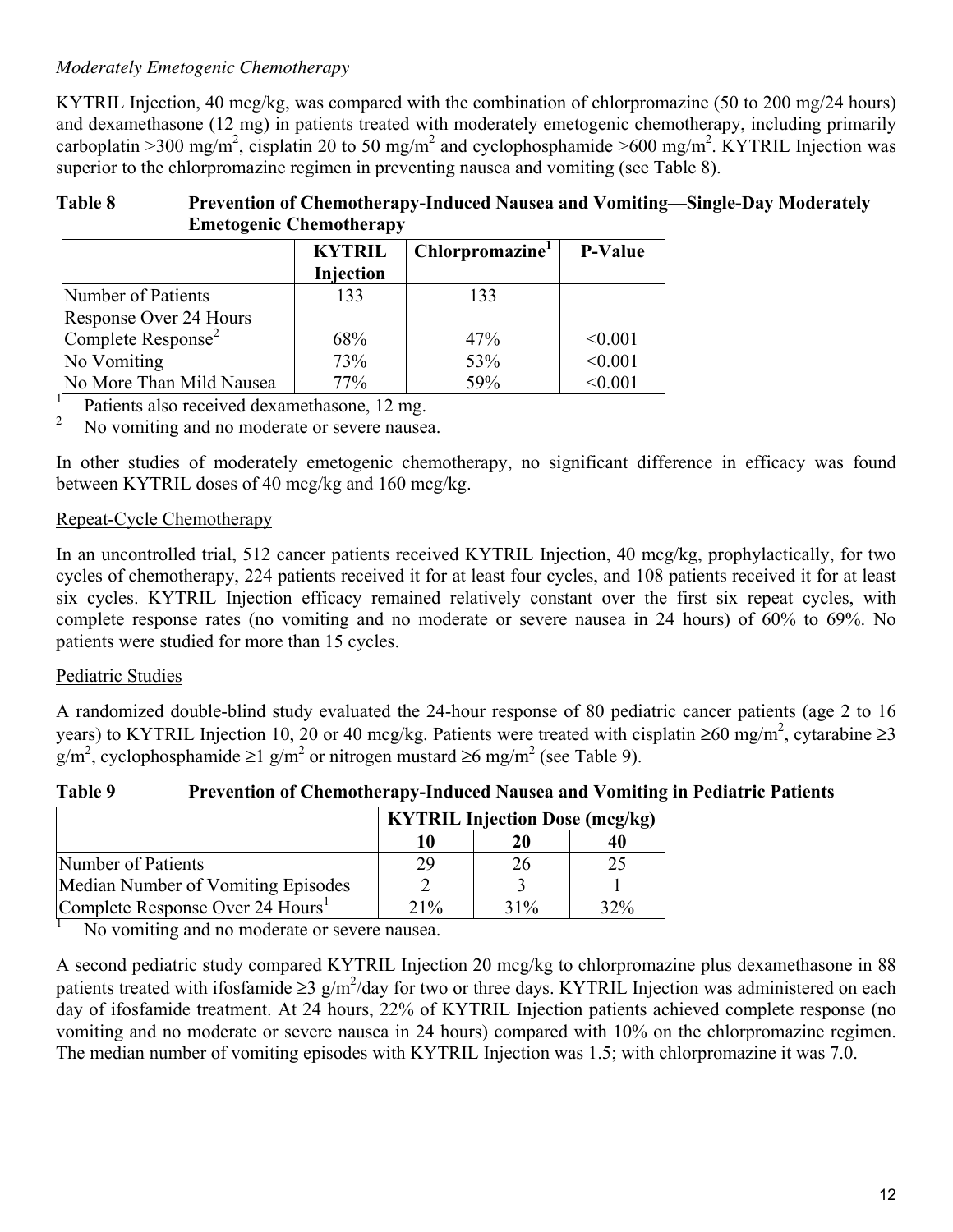## **14.2 Postoperative Nausea and Vomiting**

Prevention of Postoperative Nausea and Vomiting

The efficacy of KYTRIL Injection for prevention of postoperative nausea and vomiting was evaluated in 868 patients, of which 833 were women, 35 men, 484 Caucasians, 348 Asians, 18 Blacks, 18 Other, with 61 patients 65 years or older. KYTRIL was evaluated in two randomized, double-blind, placebo-controlled studies in patients who underwent elective gynecological surgery or cholecystectomy and received general anesthesia. Patients received a single intravenous dose of KYTRIL Injection (0.1 mg, 1 mg or 3 mg) or placebo either 5 minutes before induction of anesthesia or immediately before reversal of anesthesia. The primary endpoint was the proportion of patients with no vomiting for 24 hours after surgery. Episodes of nausea and vomiting and use of rescue antiemetic therapy were recorded for 24 hours after surgery. In both studies, KYTRIL Injection (1 mg) was more effective than placebo in preventing postoperative nausea and vomiting (see Table 10). No additional benefit was seen in patients who received the 3 mg dose.

| <b>Study and Efficacy Endpoint</b> | Placebo | <b>KYTRIL</b> | <b>KYTRIL</b>  | <b>KYTRIL</b>  |
|------------------------------------|---------|---------------|----------------|----------------|
|                                    |         | $0.1$ mg      | $1 \text{ mg}$ | $3 \text{ mg}$ |
| <b>Study 1</b>                     |         |               |                |                |
| <b>Number of Patients</b>          | 133     | 132           | 134            | 128            |
| No Vomiting                        |         |               |                |                |
| $0$ to 24 hours                    | 34%     | 45%           | $63\%**$       | $62\%**$       |
| No Nausea                          |         |               |                |                |
| $0$ to 24 hours                    | 22%     | 28%           | 50%**          | 42%**          |
| No Nausea or Vomiting              |         |               |                |                |
| $0$ to 24 hours                    | 18%     | 27%           | 49%**          | 42%**          |
| No Use of Rescue Antiemetic        |         |               |                |                |
| Therapy                            |         |               |                |                |
| 0 to 24 hours                      | 60%     | 67%           | $75\%*$        | $77\%*$        |
| Study 2                            |         |               |                |                |
| <b>Number of Patients</b>          | 117     |               | 110            | 114            |
| No Vomiting                        |         |               |                |                |
| 0 to 24 hours                      | 56%     |               | $77\%$ **      | $75\%*$        |
| No Nausea                          |         |               |                |                |
| $0$ to 24 hours                    | 37%     |               | 59%**          | $56\%*$        |

| Table 10 | <b>Prevention of Postoperative Nausea and Vomiting in Adult Patients</b> |  |
|----------|--------------------------------------------------------------------------|--|
|----------|--------------------------------------------------------------------------|--|

 $*P<0.05$ 

\*\*P<0.001 versus placebo

Note: No Vomiting = no vomiting and no use of rescue antiemetic therapy; No Nausea = no nausea and no use of rescue antiemetic therapy

## *Gender/Race*

There were too few male and Black patients to adequately assess differences in effect in either population.

### Treatment of Postoperative Nausea and Vomiting

The efficacy of KYTRIL Injection for treatment of postoperative nausea and vomiting was evaluated in 844 patients, of which 731 were women, 113 men, 777 Caucasians, 6 Asians, 41 Blacks, 20 Other, with 107 patients 65 years or older. KYTRIL Injection was evaluated in two randomized, double-blind, placebo-controlled studies of adult surgical patients who received general anesthesia with no prophylactic antiemetic agent, and who experienced nausea or vomiting within 4 hours postoperatively. Patients received a single intravenous dose of KYTRIL Injection (0.1 mg, 1 mg or 3 mg) or placebo after experiencing postoperative nausea or vomiting. Episodes of nausea and vomiting and use of rescue antiemetic therapy were recorded for 24 hours after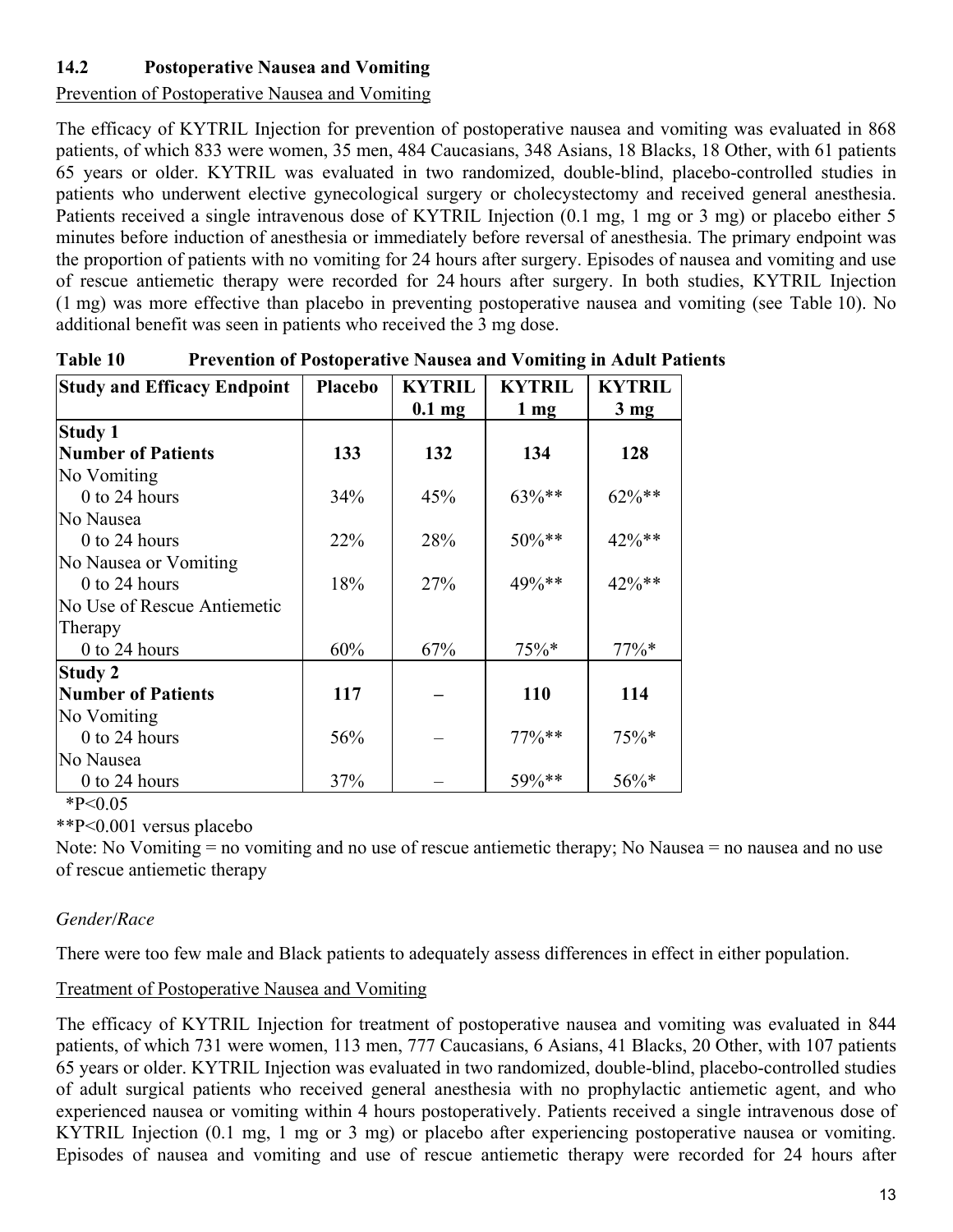administration of study medication. KYTRIL Injection was more effective than placebo in treating postoperative nausea and vomiting (see Table 11). No additional benefit was seen in patients who received the 3 mg dose.

| <b>Study and Efficacy Endpoint</b> | Placebo | <b>KYTRIL</b> | <b>KYTRIL</b>   | <b>KYTRIL</b>   |
|------------------------------------|---------|---------------|-----------------|-----------------|
|                                    |         | $0.1$ mg      | 1 <sub>mg</sub> | 3 <sub>mg</sub> |
| <b>Study 3</b>                     |         |               |                 |                 |
| <b>Number of Patients</b>          | 133     | 128           | 133             | 125             |
| No Vomiting                        |         |               |                 |                 |
| 0 to 6 hours                       | 26%     | 53%***        | 58%***          | $60\%***$       |
| 0 to 24 hours                      | 20%     | 38%***        | 46%***          | 49%***          |
| No Nausea                          |         |               |                 |                 |
| 0 to 6 hours                       | 17%     | 40%***        | 41%***          | 42%***          |
| 0 to 24 hours                      | 13%     | $27\%**$      | $30\%**$        | 37%***          |
| No Use of Rescue Antiemetic        |         |               |                 |                 |
| Therapy                            |         |               |                 |                 |
| 0 to 6 hours                       |         |               |                 |                 |
| 0 to 24 hours                      | 33%     | $51\%**$      | $61\%***$       | $61\%***$       |
| <b>Study 4</b>                     |         |               |                 |                 |
| <b>Number of Patients (All</b>     | 162     | 163           |                 |                 |
| Patients)                          |         |               |                 |                 |
| No Vomiting                        |         |               |                 |                 |
| 0 to 6 hours                       | 20%     | 32%*          |                 |                 |
| 0 to 24 hours                      | 14%     | 23%*          |                 |                 |
| No Nausea                          |         |               |                 |                 |
| 0 to 6 hours                       | 13%     | 18%           |                 |                 |
| 0 to 24 hours                      | 9%      | 14%           |                 |                 |
| No Nausea or Vomiting              |         |               |                 |                 |
| 0 to 6 hours                       | 13%     | 18%           |                 |                 |
| $0$ to 24 hours                    | 9%      | 14%           |                 |                 |
| No Use of Rescue Antiemetic        |         |               |                 |                 |
| Therapy                            |         |               |                 |                 |
| 0 to 6 hours                       |         |               |                 |                 |
| 0 to 24 hours                      | 24%     | 34%*          |                 |                 |
| <b>Number of Patients (Treated</b> | 86      | 103           |                 |                 |
| for Vomiting) <sup>1</sup>         |         |               |                 |                 |
| No Vomiting                        |         |               |                 |                 |
| 0 to 6 hours                       | 21%     | 27%           |                 |                 |
| 0 to 24 hours                      | 14%     | 20%           |                 |                 |

**Table 11 Treatment of Postoperative Nausea and Vomiting in Adult Patients** 

 $*P<0.05$ 

\*\*P<0.01

\*\*\*P<0.001 versus placebo

<sup>1</sup> Protocol Specified Analysis: Patients who had vomiting prior to treatment

Note: No vomiting = no vomiting and no use of rescue antiemetic therapy; No nausea = no nausea and no use of rescue antiemetic therapy

#### *Gender/Race*

There were too few male and Black patients to adequately assess differences in effect in either population.